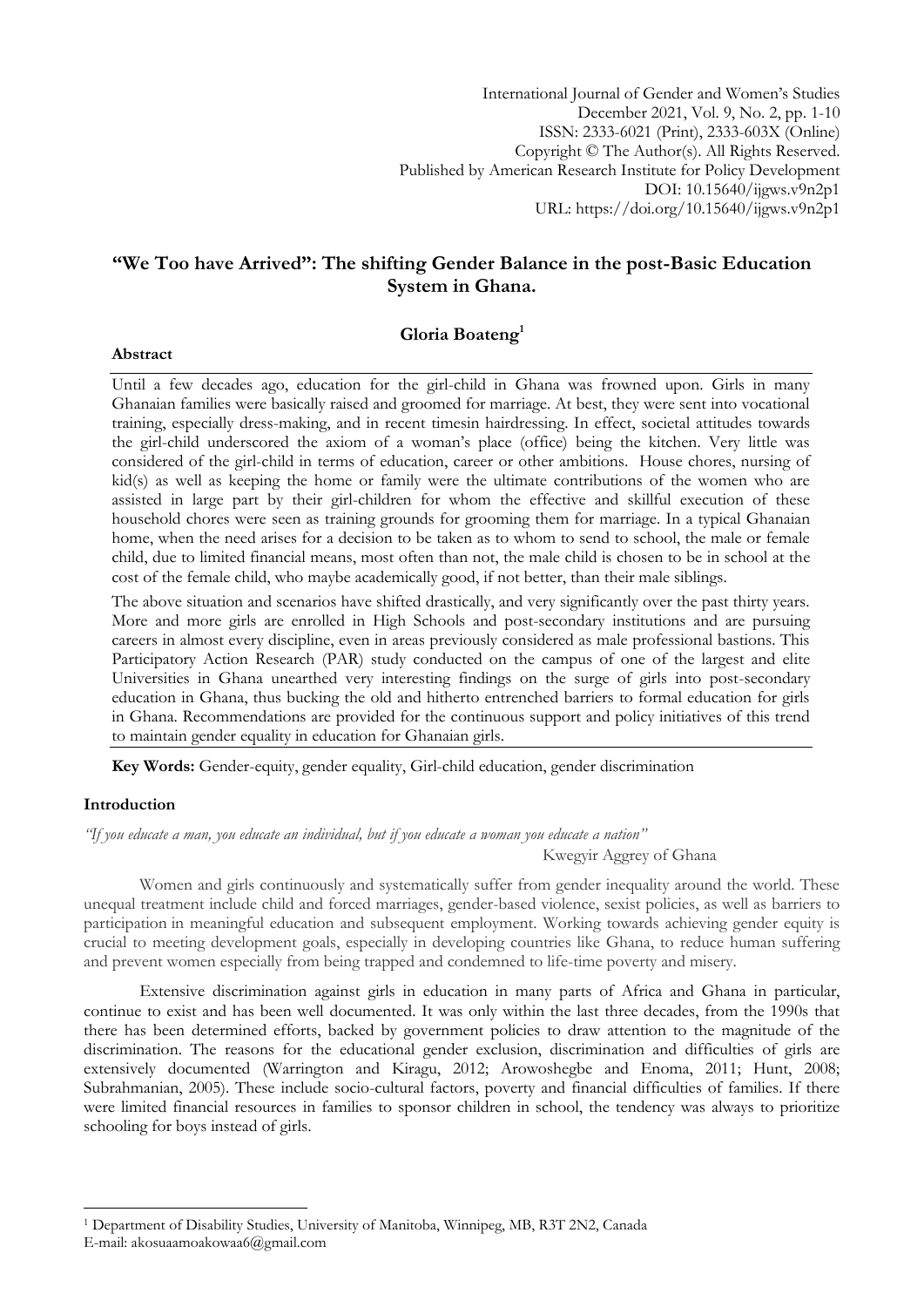Access to formal education for girls is limited by the society's traditional gender roles and marriage expectations of females. This assertion is supported by De Silva-de-Alwis (2008:1) who posits that women"s early marriage "… is one of the most pernicious manifestations of the unequal power relations between females and males". This practice has been fingered to be one of the factors negatively affecting girl-child education in many developing countries, especially in Ghana.

There is extensive literature that underscores the fact that formal education is the most relevant human development indicator, and this is even more important to girls because it can reduce poverty, lower birth and infant mortality rates, and promote gender equality (Liu, 2006; Michael, 2011). Other authors, including Abu-Ghaida and Klasen (2004) have also pointed out that "apart from its intrinsic values as a crucial development goal, education is also central to one"s ability to respond to the opportunities that development presents" (p.2).

Educational researchers agree that educating girls has the potential of reducing poverty among girls, hence promoting gender equality and empowering women through formal education can improve women"s negotiating positions and increase women"s sovereignty by giving them a stronger decision-making role within families. This can also reduce the tendency for early teenage girls' marriage or even reduce the disturbing trend of teenage pregnancy (Arku & Arku, 2009; Oladeji, 2010).

In many Ghanaian homes, until recently, anytime education is thought of with a woman in mind, knowledge on how to keep a house clean, care for children, care for a man (husband) and most importantly satisfy a man (husband) sexually is what comes to mind. The goal of raising women to be intelligent, inventors and productive members of society in academia and the job field is mostly not considered. Some individuals to an extent consider educating women as an act to encourage insolence in the marital home. Women are to be "submissive" in all sectors of society. By this notion, women are expected to forego their aspirations and dreams and rather encourage and support their men (husbands) to be achievers.

Members of society with this view are of the fear that, if women get educated, empowered and secure income earning jobs, they (women) will be financially independent and free to act and pursue whatever they desire. In this state, it will be very difficult for their male counterparts to "control" them. This liberation is what the old generation feared. "What will be of us (men) if there is no one to cook our food, iron our clothes, tidy the house, care for the kids", etc for free. Traditionally, women took up these roles with no expectations in the form of monetary rewards or appreciation. Women devoted their entire life caring for the home. What then happens to their talents, dreams and ambitions? No one cared to know.

The above scenarios have changed significantly since the mid-1990s. A number of dedicated and passionate individuals, national governments, local and international non-governmental organizations (NGOs), and development-focused agencies are joining the fray in assisting to promote girl-child education. At the international levels, there have been a number of agreements that are geared towards the promotion of girl-child education. Some of these are the Dakar Framework for Action on Education for All (EFA) and Millennium Development Goals (MDGs) 2 and 3, which are to acquire universal primary education; and to promote gender equality and empower women, respectively (North, 2010; Subrahmanian, 2005). Before the implementation of the Millennium Development Goals (MDG), Ghana had taken steps to set up the Girls Education Unit with the mandate to champion and provide direction on issues concerning the girl-child education (MOE/GES, 2001).

Again, in Ghana, the Free Compulsory Universal Basic Educational (FCUBE) policy was introduced in 1995. Under this initiative, the FCUBE was aimed at abolishing some levels of school fees with the objective to improve the demand for schooling by all children, including girls. Additionally, the FCUBE sought to improve girls" school enrolment (MOE/GES, 2001). It was towards this end that the Girls Education Unit was set up in 1997 to better champion the cause of the girl-child. This Unit operates within the basic Education Division of the Ghana Education Service (GES).

This Free Compulsory Universal Basic Educational (FCUBE) policy was however limited to access to basic education at the primary levels, and at best to the Junior High School levels. Senior High School education and access to post-secondary education was mostly the preserve of the wealthy and the well-connected who had access to government-controlled post-secondary education scholarships and funding.

It has however, been observed that there has been a surge by girls into post-secondary education in Ghana and in some cases their numbers are outstripping those of boys in most tertiary institutions, both public and private in Ghana over the past twenty years.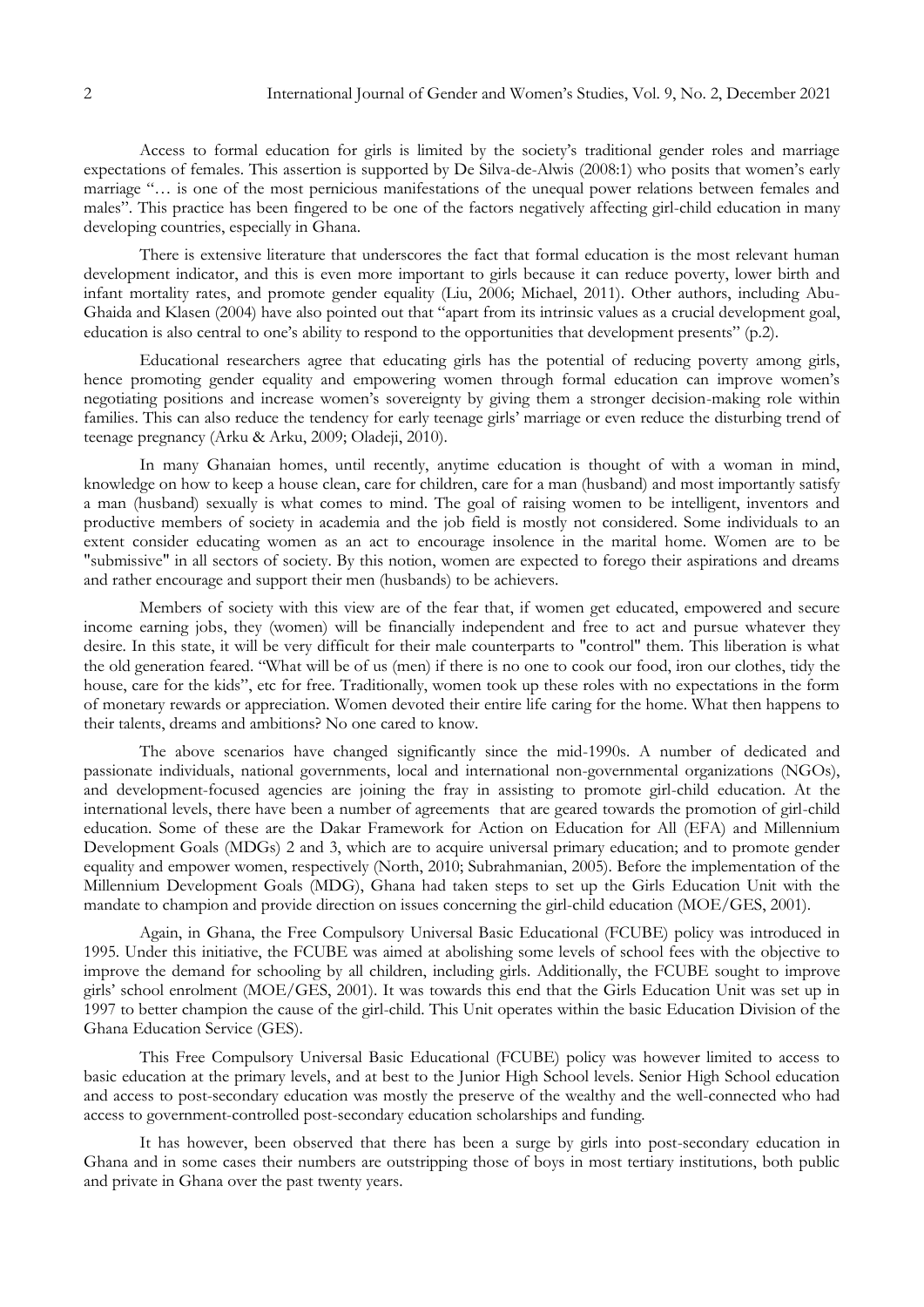The nucleus of this University started in 1952 as the Kumasi College of Technology. It offered admission to its first students to the engineering faculty in that year, when an Act of Parliament gave the university its legal basis as the [Kumasi College of Technology.](https://en.wikipedia.org/wiki/Kumasi_College_of_Technology) The College was formed with 200 teacher training students who were transferred from [Achimota College](https://en.wikipedia.org/wiki/Achimota_School) in the [Greater Accra Region.](https://en.wikipedia.org/wiki/Greater_Accra_Region) Initially, the College was affiliated to the [University of London,](https://en.wikipedia.org/wiki/University_of_London) but it was granted full university status, four years after Ghana attained its political independent status in 1957. The early professional programs that were run by the University: Engineering, Pharmacy, Agriculture and Architecture, were all male-dominated bastions to which very little, if any, girls were admitted in its initial history (KNUST, 2021)

### **Methodology**

This study was a Participatory Action Research that utilized a Qualitative Approach, which according to Creswell (2007), "begins with assumptions, a world view, the possible use of a theoretical lens, and the study of research problems enquiring into the meanings that individuals or groups ascribe to a social or human problem" (p.37). The qualitative methodology was also deemed feasible for this study because it falls within the realm of phenomenology, which in this study is the study of the lived experiences of the participants.

The study specifically, and purposefully, targeted female students on this University campus, a purposeful sampling methodology to gauge their opinions on their own place in tertiary education in one of the prestigious universities in the country, and also the feelings of some of them as members of formerly male-dominated faculties at the Kwame Nkrumah University of Science and Technology. The University had a student population of 64,187 as at the beginning of the 2020 Academic year. It was ranked as Ghana"s best University in 2019 and 2020 by **U.S. News & World Report,** an American [media company](https://en.wikipedia.org/wiki/Media_company) that publishes news, opinion, consumer advice, rankings, and analysis. It was also ranked 12<sup>th</sup> best in Africa in 2020.

### **Sample size**

The researcher was a student at this University for four years from 2015 to 2019, and thus had access with the earlier participants who were recruited for this study. The researcher recruited and conducted interviews with a large sample of three hundred female students from different Faculties, Schools and Departments in the Sciences, Technology and Liberal Arts disciplines. A snow-balling technique was used in recruiting participants through which girls and young women students who were contacted earlier spread the word to their friends, many of whom voluntarily contacted me and offered their participation in the study. In actual fact, the first part of the Title for this study (above) was suggested unanimously by the female student participants during one of two focus group discussions. One-on-one personal interviews were conducted with two hundred and seventy students and two focus group discussions consisting of fifteen students in each group over a one-year period, 2018 and 2019. Follow-ups and cross-checking with some participants were done in 2020.

**Key Informants**: The researcher, on the advice of the research participants (students) contacted the parents (Mothers) of some of the student participants who made contacts with their parents (mothers) and linked them to the researcher to be interviewed for the study. In all 20 parents of some of these students, who were classified as "key informants" were interviewed for the study. As will be seen in the findings section of this report, they provided very interesting perspectives on the need for higher education for their daughters which underscored the human capital theory, one of the Theoretical frameworks used for this study.

### **Theoretical Framework**

This study relied on a number of Theoretical Frameworks as guides for the study and the lens through which the findings of the study were analyzed. The first of these Frameworks is the Liberal feminists' theory whose proponents in their writings about education use concepts of socialization, equal opportunities, sex roles and discrimination. Their strategies involve altering socialization practices, changing attitudes and making use of relevant legislation to alter the gender imbalance in education. In this study, important and relevant references are made to the Black feminism movements and their activism. Their activism and agitations were not only reactions to the racism that Black women experienced in the Women"s Liberation Movement in the 1960s, contrary to what mainstream media and practitioners have portrayed. The history of the Black feminism movement can be identified and traced to as far back as the early 1800s when Black women abolitionists "campaigned for equal rights within the context of organized Black abolitionism" (Yee, 1992, p. 151).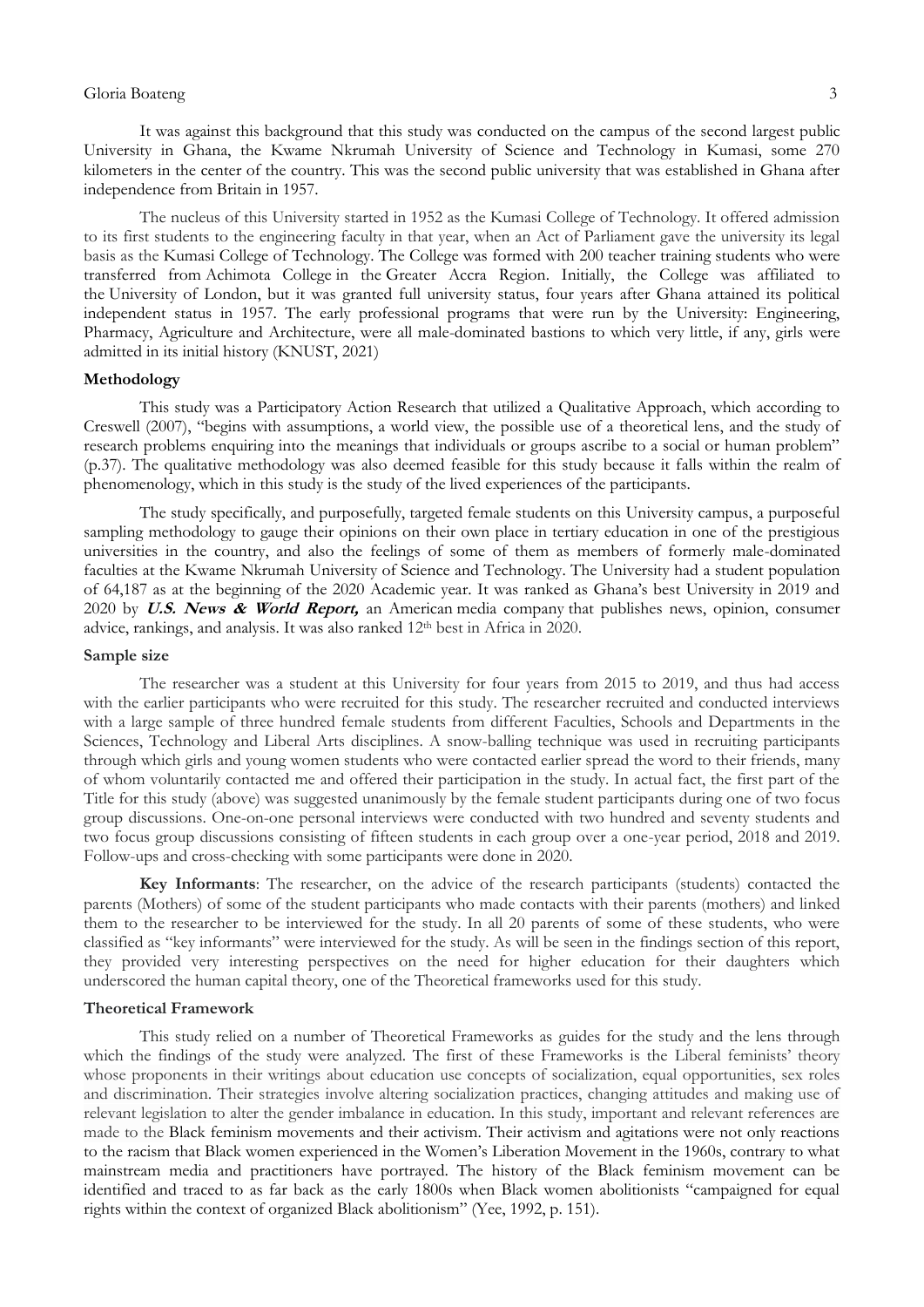In this study, conducted in a homogenous Black-populated nation, the feminist lens was used for its relevance to alter the gender imbalance in education, specifically in post-secondary higher education for young women. To quote Yee (1992), young Black women in Ghana have actually, albeit quietly, embarked on activism in academia to stress the need "to ameliorate conditions for empowerment on their own terms" (p. 235). This activism, on the part of young Black women in Ghana has been aimed to also address what Mullaly (2002), describes as the intersections of gender and age within the constructs of oppression.

In an ironic parallel, Casey (1993) opined that in a racist society "… to become educated is to contradict the whole system of racist signification … to succeed in studying white knowledge is to undo the system itself ... to refute its reproduction of black inferiority materially and symbolically" (Casey 1993, p. 123). In the case of the Ghanaian situation under study, young Ghanaian women were by their quiet activism in the education field have been sending a strong message to the male-dominated Ghanaian society. Their message through their feminist lens reads thus: *to become educated in post-secondary institutions in Ghana is to contradict the entrenched system of male domination and female subjugation, and to succeed in this field is to undo the trappings of the society's entrenched patriarchy (emphasis mine).*

In the current global direction of knowledge acquisition and the changing labour market, it is essential to ensure unimpeded access to post-secondary-education (PSE) for all those with the desire to participate and the talent to do so, without regard to gender, and family background. Without question, every nation's future economic prosperity, the broader development of its population, and the assurance of equality of opportunity among all its citizens will depend on an educated population regardless of gender.

Two other theoretical perspectives that were deemed useful for this study were those that guide college/university access and choice for young women in Ghana. These are an economic model of human capital investment, and a sociological model of status attainment (Hossler, Braxton and Coppersmith, 1989; Paulsen, 1990). With regards to the Economic Model of Human Capital Investment, the focus is to enhance an individual's physical and mental health abilities, in order to enhance their productivity (Becker 1962). The Human capital theory posits that productivity increases are rewarded by higher earnings (Becker, 1993, Paulsen, 2001a). It also asserts that differences in productivity can also be attributable to differences in the investments that individuals, communities or nations make in their development efforts. For the purpose of this study, this can refer to the quantity and quality of their education, and the amount of on-the-job training they undergo during and after their higher educational pursuits.

Although other types of investments are known to increase human capital, education and training have been identified by most researchers in this field to be among the most worthwhile of human capital. In the realm of this study, Human capital theory becomes very relevant in the sense that embarking on additional years of education, especially post-secondary education, raises productivity, and earnings. This is because higher education surely provides knowledge, skills, and a better way of analyzing problems. Human capital theory assumes that additional years of education, and in this study of tertiary education, raise productivity and ultimately incomes, since they lead to the acquisition of knowledge and skills. The theory also predicts that in addition to the realization that investments in education yield greater financial and social status, there is also the fulfilment of a better and satisfying work environment, better health (physical and mental), longer life and lower risks and probabilities of unemployment in periods of economic slowdowns.

#### **The Sociological-Cultural Approach**

This approach to higher education choice emphasizes the ways in which the socio-economic backgrounds of potential tertiary education students influence students" decisions to pursue higher education. Status Attainment models are embedded in this approach. They predict that individuals with higher levels of academic preparation and subsequent achievement are likely to receive greater encouragement and support from "significant others" in their circles. These significant others include their parents, teachers, counsellors, and their peers. As shown by some researchers in this field (see Hearn, 1984, 1988; Hossler, Schmit and Vesper, 1999), this encouragement that students receive from their significant others has the tendency to promote higher educational aspirations.

**Social Justice Theory**: This study was also conceptually housed in the Social Justice Paradigm. Movements in the Social Justice arena are concerned with the ways in which the benefits and burdens in society are controlled and distributed. Brooks & Thompson (2005) underscore this point when they emphasized that social justice is a way to recognize and appreciate diversity, as well as promote equity. The process includes the fairness by which any society protects its citizens and provides them with the means and qualities that are required to lead a good life.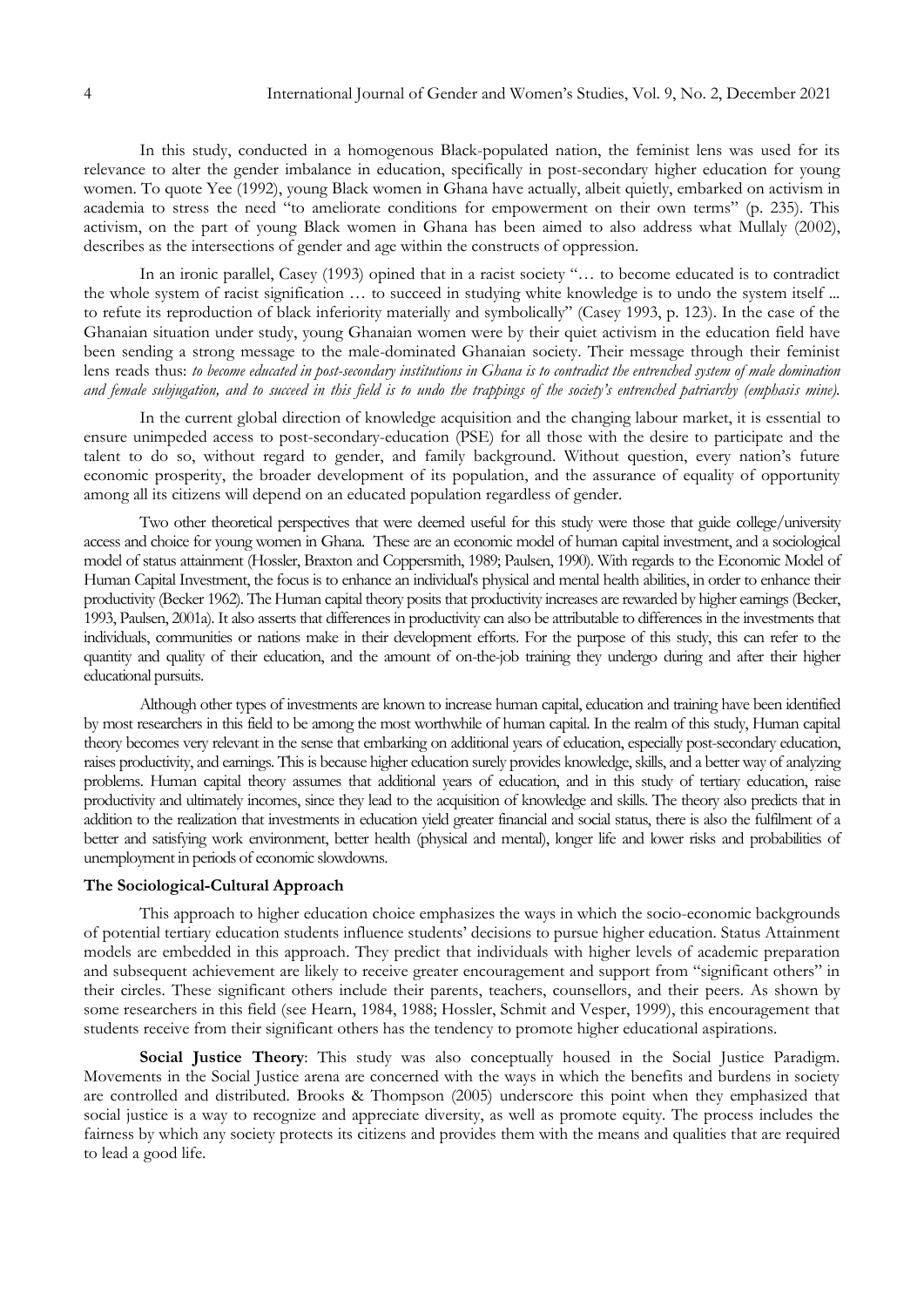### **The role of education in achieving social justice**

It is widely recognized that education plays critical roles in achieving social justice in any society. According to Bell, et. al, (1997), Social justice education is concerned with achieving equitable and quality education for all students. Bell, et. al (1997) therefore posit that:

"…social justice education is both a process and a goal. The goal of social justice education is full and equal participation of all groups in society that is mutually shaped to meet their needs. Social justice includes a vision of society in which the distribution of resources is equitable and all members are physically and psychologically safe and secure. We envision a society in which individuals are both self-determining (able to develop their full capacities), and interdependent (capable of interacting democratically with others)" (p.3)*.*

The achievement of social justice for women in education is partly rooted in the patriarchal nature of Ghanaian society. A lot of proverbs in Ghanaian society reflects the thinking of males and the subjugation of women (Asimeng-Boahene, 2013). As Fayemi (2009) poignantly opines, proverbs are traditional moral and wisdom expressions that are handed down from generation to generation in most African societies. They are used as socialization and social engineering processes of girls and women. In so doing, they provide the men in these societies, unjustifiable excuses and tools for the gender inequalities, stereotyping and discrimination against women. These direct teachings transmitted through songs, proverbs, "wise sayings", and folktales all have the purpose of whipping the African girl-child and later woman into subjugation and subservience (Gyan, Abbey and Baffoe, 2020).

Gyan (2018) underscored this when he asserted that:

The African child is born male or female. The girl-child grows up as an African girl and later becomes a woman through the process of enculturation. This learning process leads to the girl-child internalization of both the derogatory and positive concepts, judgements and attitudes towards womanhood (p.71)

The following examples of typical Ghanaian traditional proverbs prove this point on the subjugation and expected subservience of women in Ghanaian society:

"*Obaa anuonyam ne se wa ware"* (marriage accords a woman respect). This is to say, in order for a woman to gain societal acknowledgement (respect), she ought to marry. This traditional notion is a contributing factor as to why young women (Ghanaian) rush into marriages without sparing time to build themselves or their career.

*"Woe betide you if you have no male figure in your family."* This proverbial statement prioritizes male children over their female counterparts. The ideology behind this saying is that, the male child is capable of handling life threatening situations and can provide comfort in times of adversities. Hence one who gives birth to female(s) only is pitiful.

"The woman who has children does not desert home" (Dalfovo, cited in Mbiti, 1988). Traditionally, the Ghanaian society is one that believes in the extended family system. Couples live, give birth to children and the children also reproduce when they are of age. In most cases, all three generations will be dwelling together in 'a family house'. Hence what happens to the woman who is unable to give birth, they (the couple) remain 'lonely' at their homes especially when they are old.

*"The woman whose sons have died is richer than a barren woman"* (Barro, as cited in Mbiti, 1988). This saying stresses on the importance of childbearing. A woman's value is equated to her ability to bear children. Therefore if a woman is able to conceive, bear a child and loses the child to death, Traditionally that woman is pardoned relative to one who has never borne a child.

Consequently, people say, *"A barren woman never gives thanks.*" People who say this are of the view that barren women have nothing (no child) to be appreciative for, hence they lack the skills of showing gratitude.

Ghanaians also say, *"A serviceable wife is often blessed with the birth of a 10th child."* This proverb is popular among the Akans of Ghana. The Akans are one of the groups that practice matrilineal inheritance. Hence when a woman from this tribe manages to birth her tenth child, it is interpreted she is filling up the family by bringing forth new members and to show appreciation, the family of the woman awards the husband a sheep for his good work done (impregnating their daughter to bring forth ten children). The man (husband) remains the hero here. The woman's effort is least acknowledged.

*"Obaa ton nyaadoa na onton atuduro":* Literally, 'a woman sells eggplant not gunpowder'. This statement sets limit for the girl child or woman. That is to say, some great achievements, jobs, decisions are left to be accomplish by men and men only.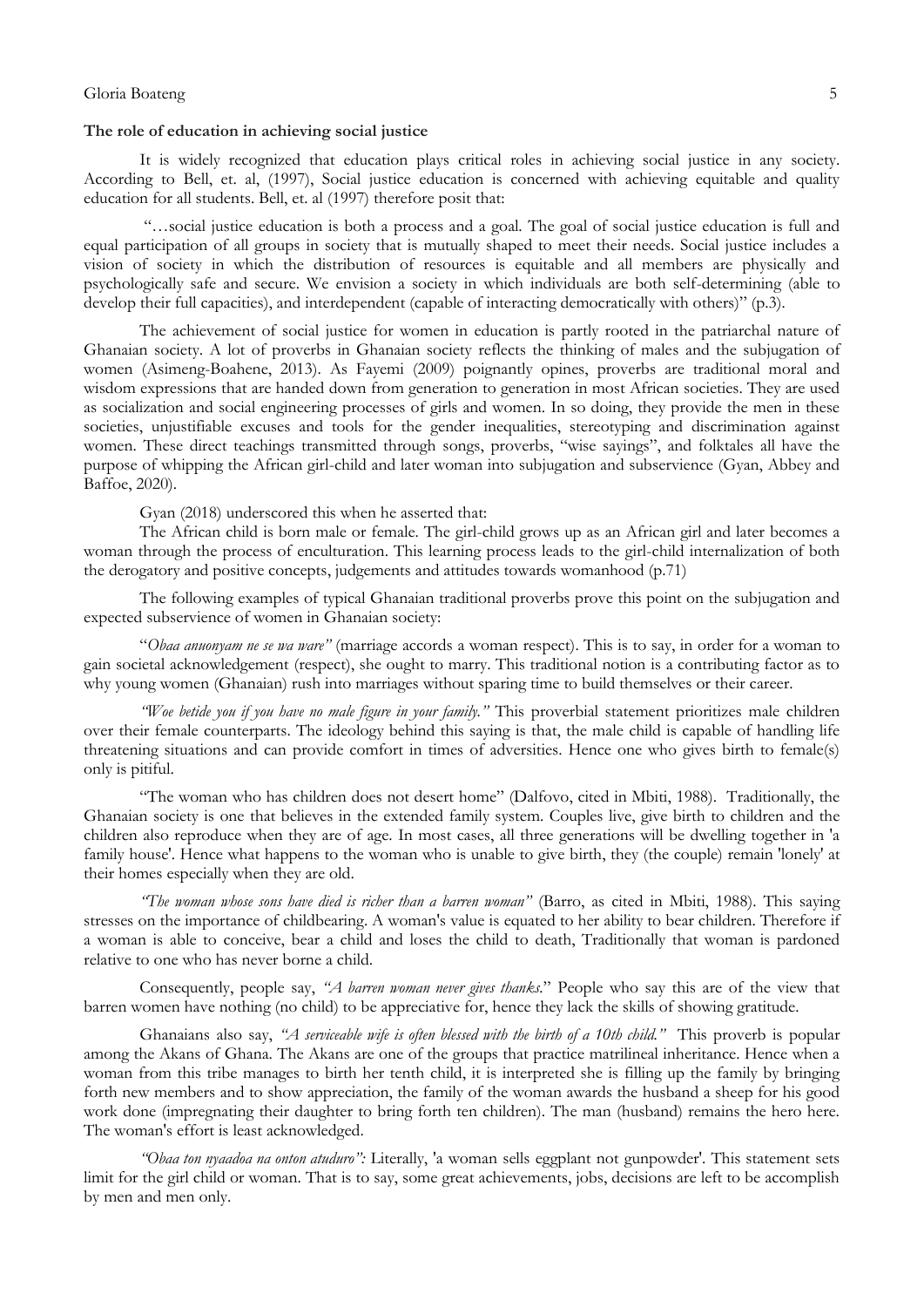*Obaa to etuo a etwere obarimadan mu"*: This proverbial statement which literally reads 'If a woman buys a gun, she keeps it in a man's room' implies, women are not worthy of owning properties. For all they (women) manage to acquire must be protected or looked after by men.

Among the Akan of Ghana, women are least expected to take up leadership roles or become prominent members of society. A woman who decides to beat these odds is tagged with names intended to make them feel bad and at last redraw from progressing. Among such names are; "*obaaakokonini*" (a woman cock), "*Obaabarima"* (woman man), "*odeenden*" (tough cookie).

*"The hen says, I have a voice to declare daybreak, but I listen to my husband". This saying is popular among the Ewes* of Ghana. This saying ultimately leaves women at the margins of society. Women are left to be followers and not consider the idea of leading even if it's within their capacity.

"*The man is the woman's honor*." In communicating, women ought to do everything possible to make their man look good and presentable. It is only then that the woman will be praised.

The above traditional proverbs clearly underscore the subjugation of females in Ghanaian society, and it is within these contexts that this study was initiated.

### **Research Questions**

Based on information gleaned from the relevant literature reviewed (see Asimeng-Boahene, (2013); Arowoshegbe and Enoma, (2011); Bell (1997); Brooks & Thompson (2005); Hearn, (1984, 1988); Hossler, Schmit and Vesper, (1999); Warrington and Kiragu, 2012; Hunt, 2008; Subrahmanian, (2005), among others, the study sought to seek answers to the following pertinent questions which guided the interviews with the research participants:

What were the socio-economic backgrounds of the student participants in this study?

What were the motivations of the student participants in pursuing University education?

What influenced the choice of programs of study of the research participants?

What have been their experiences during the course of their university studies?

What do they currently consider as their socio-economic status as university students compared to the periods before they entered the university programs?

What have been the attitudes of their male counterparts and university Instructors towards them in their various programs?

### **Findings and Discussions**

The significant themes that emerged from the study are highlighted below. They are backed by some very powerful narratives of some of the research participants. The use and highlighting of these participant narratives are in line with Counter Story-telling, a tenet of Critical Race Theory (CRT). CRT also offers a useful theoretical and intellectual tool for "deconstruction, reconstruction, and construction: deconstruction of oppressive structures and discourses, reconstruction of human agency, and construction of equitable and socially just relations of power" (Ladson-Billings, 2004, p. 51).

CRT was utilized as a theoretical anchor on account of its insistence on the recognition of the experiential knowledge of marginalized persons and their communities of origins in analyzing society (McDonald, 2003; Degaldo & Stefancic, 2001; Degaldo, 1995). In effect, CRT gives hitherto silenced voices to marginalized people the opportunity to tell their own stories and experiences within a theoretical framework where the epicenter of analysis is the narrative. The use of Narratives in research reporting is also a way to understand the lived experiences of the story-teller. This is the reason for the highlighting of the narratives of the research participants in this report.

### **Emerging Themes**

The significant Themes that emerged from the study centered around the following:

- The desire to buck the old patriarchal cultural system of Ghanaian society which limited a girl/woman' place to the kitchen, and being raised and groomed for early marriage.
- The desire by the "modern" Ghanaian woman to acquire higher education and develop professional careers
- The desire of Ghanaian women to venture boldly into occupations previously thought to be the reserve for men, like the field of Engineering, Architecture and other higher levels in academia
- The determination of Ghanaian parents (women) to see their girls acquiring higher education and acquiring higher status in society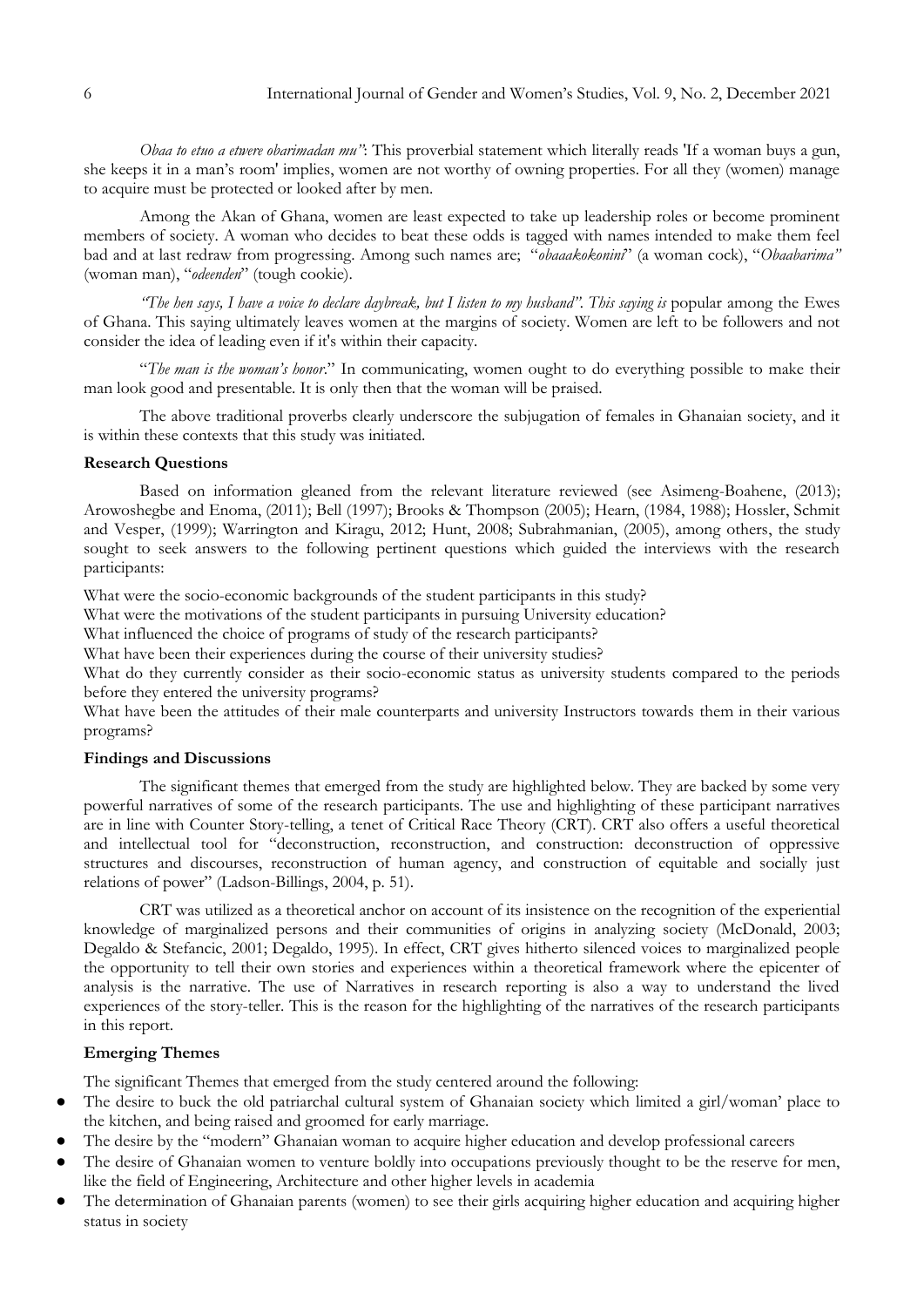- The emerging economic power and economic independence of Ghanaian women thus bucking the old concept of men being the breadwinners and women being confined to the home and kitchen as housewives
- Motivation seeing other women and some relatives in highly respected careers especially in top echelons of academia
- Not pushed around or looked down by male student colleagues

#### **Participant Narratives**

In line with CRT"s tenet of Counter-story telling, I produce below some eye-opening and insightful narratives from some of the study participants:

### **Engineering Student**

*There are three of us (children) in my family. I am the second born. My older brother was sent to Senior High School as soon*  as he completed Junior High School. No issues were raised. When I followed and finished Junior High School, my father started giving *excuses although I passed the BCCE examinations with better results than my brother. He suggested I go to Vocational School to learn Dressmaking. I was demoralized. My mother did not agree to this, but she had no voice to counter my father's decision. I was very much interested in Science and wanted to become an Engineer in the future, but my father did not give me the opportunity. It became even more painful when my younger brother finished his Junior High School two years after me, and immediately, he was sent off to High School. Sensing how devastated I was, my Mum borrowed money and sent me to Senior High still in the face of opposition from my father who saw no need for higher education for girls. Ironically, I came on top of my graduating class in High School and was offered a scholarship to this university to study Mechanical Engineering. Ironically, my junior brother who was leap-frogged over me did not get good grades in High school to go to University. And here I am. I am determined to prove my father wrong and to make my Mum proud that she will soon have a female engineer when I graduate.*

### **Town and Country Planning Student**

*I was scared initially when I got admission and entered the Planning Program. Of the thirty-two students in our cohort, there were only two young women among the male-dominated class. To my surprise and delight, they were all very supporting, encouraging and cooperative. The all-male Instructors were also very supportive as well. None looked down on us or questioned our capabilities to undergo that program. That was very refreshing and the two of us…the female students are currently among the top ten students in our cohort. Yes, we too have arrived.*

**Law student...***....oh okay, I had dreams and ambitions to change the world using the unique gift God has given me. I felt education gave me such a platform to harness my God-given gift and enlighten me too to know the world around me and how I can take advantage of the things around me for a better future. I was a good and strong debater in High School and my Mother encouraged me to go to University to read Law. Growing up, I saw a lot of male irresponsibility and unfair treatment of women around me. I wanted to be a lawyer because I felt that would allow me to bring all such male culprits to book and also to help women and girls who have been taken advantage of...that's why I'm reading Law!*

**Sociology student...** *Initially, learning how to read and write English was my concern....so after High school, I was satisfied with my attainment...Starting a family was my next goal...two years after high school, I got myself pregnant with a guy who had completed university as at then...he promised me a better life and other stuff but, he changed after sometime, two years into the relationship he wasn't giving me attention again. I confronted him and his reason was he needed a woman he can reason and plan with (someone who will give him suggestions on assignments or what to target next in life, someone who understands his academic goals) and I definitely wasn't that person. Eventually, he left me and the child.....life has been very hard afterwards, I tried petty trading and the profits were only enough for feeding...I couldn't save, I had no planned or assurance for my child's future.....and with my attempt to secure a profitable job, educational attainment always remained a barrier...mostly the minimum qualification is a degree holder...So I decided to further my education; first to proof my worth to my child's father and secondly to advance myself and secure a better job. I opted for sociology because it's a course I can relate with...it's centered on the happenings of society.* 

**Statistics student...***I think our system has been developed in a way that if you aren't in University at a point in life you're not regarded. If you don't have a degree, finding a better Job becomes difficult ( even with the degree, look at how difficult it is)... And The second thing is, I always want to experience and learn things for myself... Not only academically but in every aspect of life in General...My brother had gone to school and spoken about how life was in the University and all... So I wanted to go and experience for myself how true it was...I chose statistics because of my interest in analysis, throughout my basic school, mathematics has been my favorite subject, it intrigues reasoning and I loved to do more...*

**Disability studies student**...*I've been most inspired by the impact I need to make in the world, which is to give a helping hand to the vulnerable and also empower my generation. This Inspiration led to the decision of pursuing higher education and also for opting for disability studies...This course will help me to be intellectually challenged and stimulated....It will also equip me with the needed skills to work in my chosen field.*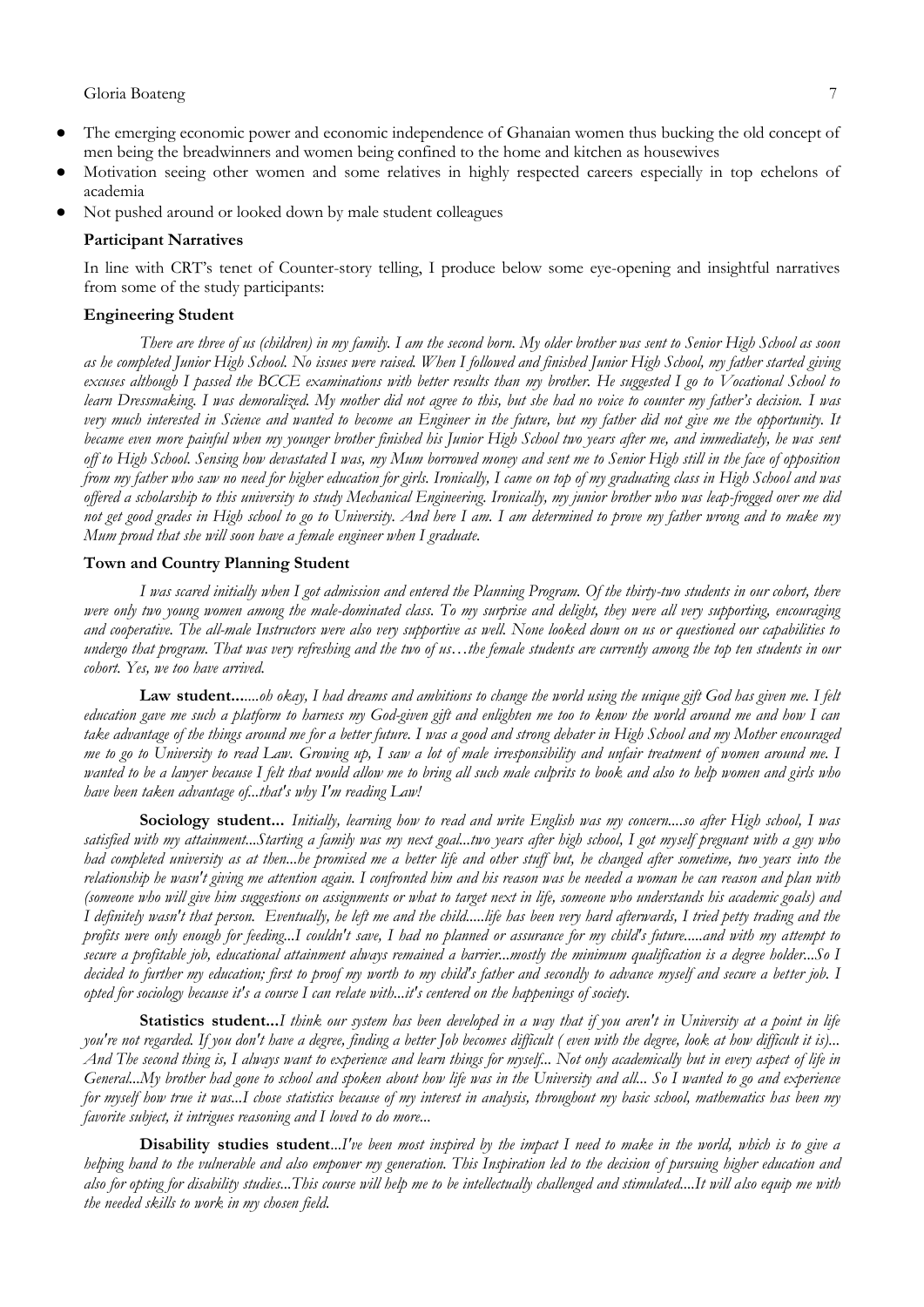**Female Student with Disability:** *Ghanaian society looks down on persons with disability. For me, having a physically-impaired disability was very challenging throughout elementary and High Schools. Some of my family members tried to discourage my mother from sending me to school, they thought it was a waste of resources. I was hearing all those negative talks, and that gave me the motivation to rise above their expectations and prove them wrong. I have a passion to serve as a voice for the voiceless hence I enrolled in the Disability and Rehabilitation studies program here at the university. I have a year to complete and I aspire to be an advocate for the rights of Persons with Disability in Ghana. My mother is also physically-impaired and is a wheelchair user....this encouraged and motivated me to build and gain more knowledge in Disability and Rehabilitation studies*

**Architecture Student:** *One of my uncles was a Draftsman who drew plans for people who were going to build houses. I used to sit by him when I was in Junior High School and watched him draw those house plans. That was where I got my interest in this field from. Luckily, he offered to help my mother to pay for my university education when I got admission to university after High School. He felt proud that he had inspired me and that I will continue his profession when he "is gone". He is still alive although he has stopped working. I want to graduate as an Architect and make my uncle and mother proud. There are not many female architects in Ghana and I will feel proud being one of the few in this area. Yes, we women too are coming up*

### **Mother Participants**

The perspectives of the mothers of some of the participants that were sought for this study provided some insights which supported the views and perspectives of the participating students. Narratives from of the mothers are provided below:

#### **Mother participant 1 (A Trader)**

*I didn't go to school and life hasn't been easy at all...I don't want my daughter to be like me (suffering in the hot sun every day). So, every penny I make, I save towards my daughter's university education. She is a smart girl, and I hope God will help her to succeed. I will have a University graduate in my home.*

### **Mother participant 2**

*I want my daughter to be a great person like those I see on TV. Sometimes, I wonder how it will feel to see your daughter on TV. First, she went to the School of Journalism for two years, but when she finished, she decided that she needed to go to University to study Communications. I am supporting her because it makes me feel proud. She will be the first girl in my family to finish university. I am proud of her*

### **Mother participant 3**

*Actually, it was the determination of my daughter to go to University and my support for her education and dreams that broke my marriage. Her father and I had lots of disagreements over girls going to university. He felt it was a waste of money, but these days, everyone is making an attempt to send their children, boys and girls to school, everyone wants to see their wards succeed, I'm no different. And since that is her dream, I will support her. These disagreements led to the breakup of our marriage, but I don't regret it.* ....(name withheld) has been a very good girl. She is studying hard and helps me with my trading activities anytime she is on vacation. *She says "we will succeed" and I believe her.* 

### **Mother participant 4**

*My daughter is very brilliant, right from her basic school days her teachers always spoke well of her academic performance. I couldn't stand to let all that capability go to waste, so I had to work hard and sponsor her education, although I do not have enough money, but I am doing my best, and she is equally doing well in university. She is studying to be an Architect. I will feel so proud when she is done!* 

#### **Recommendations and Directions for Future Research**

This study has been a modest attempt at beginning an enquiry into a hitherto unexplored area on the social and educational scene in Ghana. The findings are an eye-opener. The study was conducted on just one university campus. There is the need for more and further studies into this area to cover many of the other Institutions of Higher Learning in Ghana, both public and private. Further studies in this area can also cover the Instructors (Faculty members, male and female) as well as University Administrators. Their perspectives on the changing gender composition of the student population on their campuses and its implications for the nation will be interesting to know.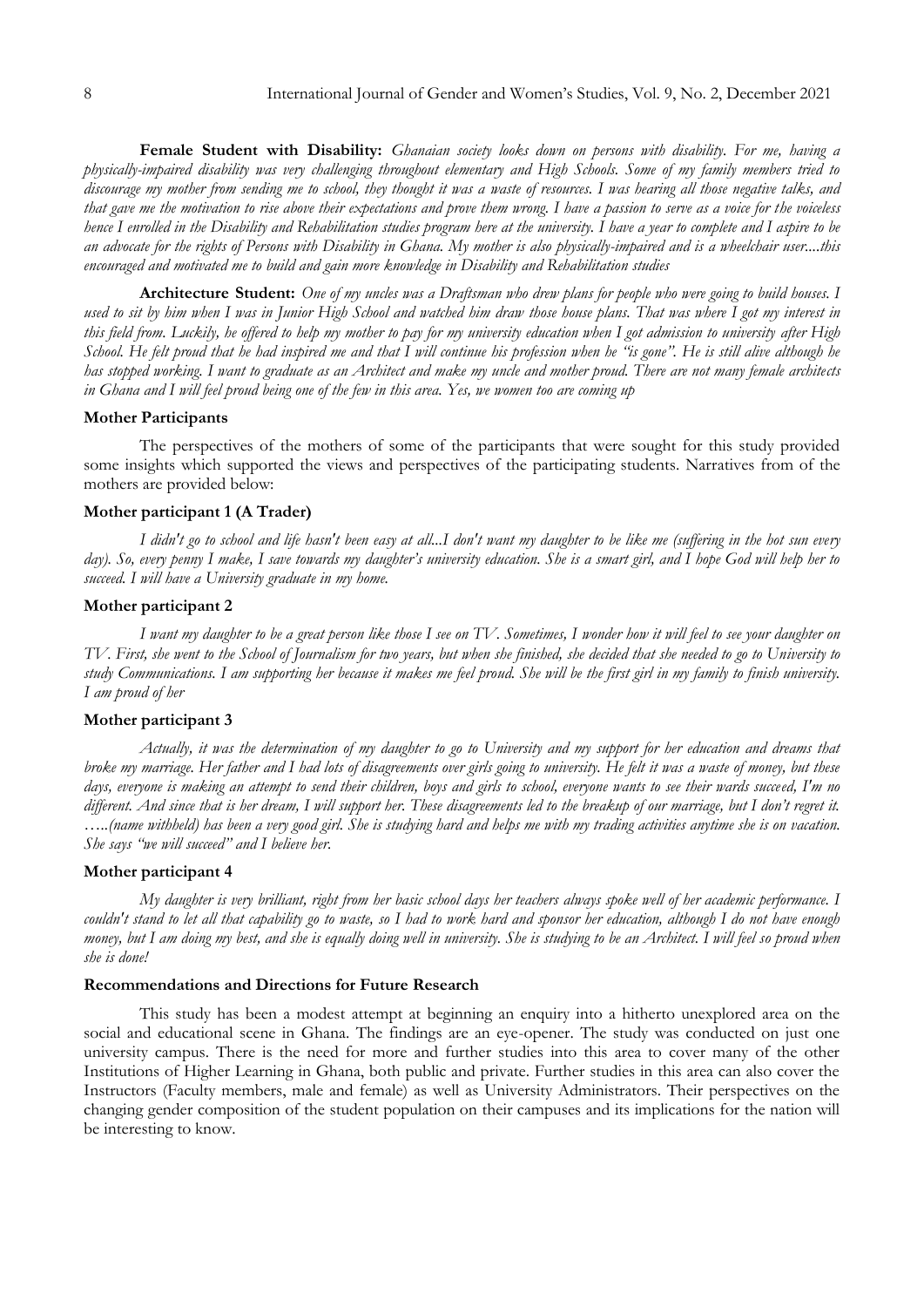### **Conclusion**

Welcome to a new era: a place where Ghanaian women find themselves in classrooms, striving to be on top of the academic ladder and in respectable careers. Women no longer settle for the kitchen "office". Instead, they are occupying ministerial offices, making history in academia and impacting society in more professional ways.

This is evident in the employment sector, academia (publications), academic classrooms as well as hostels or halls of residence. The female populace in these sectors is on the rise. A typical example is my undergraduate class: the number of female students was twice the number of males.

The perspectives expressed by the mothers of some of the study participants provide an insightful window to the surging trend of Ghanaian women pursuing higher education. Most women in Ghana are bucking the traditional trends of keeping their girls at home and grooming them for marriage. They are assisted by the fact that women are involved in lots of economic activity, especially trading and thus command enough resources to finance their daughters" education, with or without their husbands" input. This is buttressed by *UN Women*, an entity for gender equality and women's empowerment when they stated that, "investing in women's economic empowerment sets a direct path towards gender equality, poverty eradication and inclusive economic growth" (Ighobor, 2019).

The number of female students at the Universities have been increasing every year, at least during the two years that this study was conducted. The authorities and Administrators at the Kwame Nkrumah University of Science and Technology where this study was conducted have reacted positively to increased applications and admission of more female students by the building of new hostels or halls of residence for female students. In the course of the past four years, two all-male students" halls of residence were converted to mixed halls due to the increasing numbers of female students. The trend is continuing. Yes, Ghanaian young women are on the rise in academia. Yes, They "too have arrived". And as the iconic Dr. Kwegyir Aggrey rightly said more than a hundred years ago, *"If you educate a man, you educate an individual, but if you educate a woman you educate a nation".* Ghanaian women: young, middle-aged and older are "arriving", catching up and taking their place in building the nation Ghana.

### **References**

- Abu-Ghaida, D. and Klasen, S. (2004). The economic and human development costs of missing the Millennium Development Goal on gender equity. World Bank-Finance and Expenditures in Education Publications. Available at http://siteresources. worldbank.org/EDUCATION/Resources/278200- 1099079877269/547664-1099079934475/MDG\_ Gender\_Equity.pdf Accessed on 15th October, 2020.
- Arku, C. and Arku, F. S. (2009). More money, new household cultural dynamics: Women in micro-finance in Ghana. *Development in Practice*, 19 (2), 200-213.
- Arowoshegbe, A. O. and A. Enoma. (2011). Improving the quality of the girl-child education in Nigeria. *Educational Research Quarterly,* 34(4), 14-23.
- Asimeng-Boahene, L. (2013). The Social construction of sub-Saharan women"s status through African proverbs. *Mediterranean Journal of Social Sciences,4*(1), 123-131.
- Becker, G. S. (1993). Human Capital: A Theoretical and empirical analysis with special references to education (3rd ed.). Chicago: University of Chicago Press.
- Becker, G. S. (1962). Investment in Human Capital: A Theoretical analysis. *Journal of Political economy* 70*(5*), 9-49.
- Bell, L. A., Adams, M., & Griffin, P. (eds) (1997). Teaching for Diversity and Social Justice. A Sourcebook. New York & London: Routledge.
- Casey, E.S. (1993). *Studies in continental thought. Getting back into place: Toward a renewed understanding of the place-world*. Indiana University Press.
- Creswell, J. (2007). Qualitative enquiry and research design: choosing among five traditions. Thousand Oaks, CA: Sage.
- Delgado, R. (1989). When a story is just a story: Does voice really matter? *Virginia Law Review,76,* 95-111.
- Delgado, R., & Stefansic, J. (2001). Critical race theory: an introduction. New York: New York University Press.

De Silva-de-Alwis, R. (2008). *Child marriage and the law*. New York: UNICEF.

- Fayemi, A. K. (2009). Deconstructing proverbs in African discourse: The Yoruba example. *Afroeuropa: Journal of European Studies*, 3:1-18.
- Gyan, C, Abbey, E, and Baffoe, M. (2020). Proverbs and Patriarchy: Analysis of Linguistic Prejudice and Representation of Women in Traditional Akan Communities in Ghana. *Social Sciences, 9*(3), 22, p.1-10.